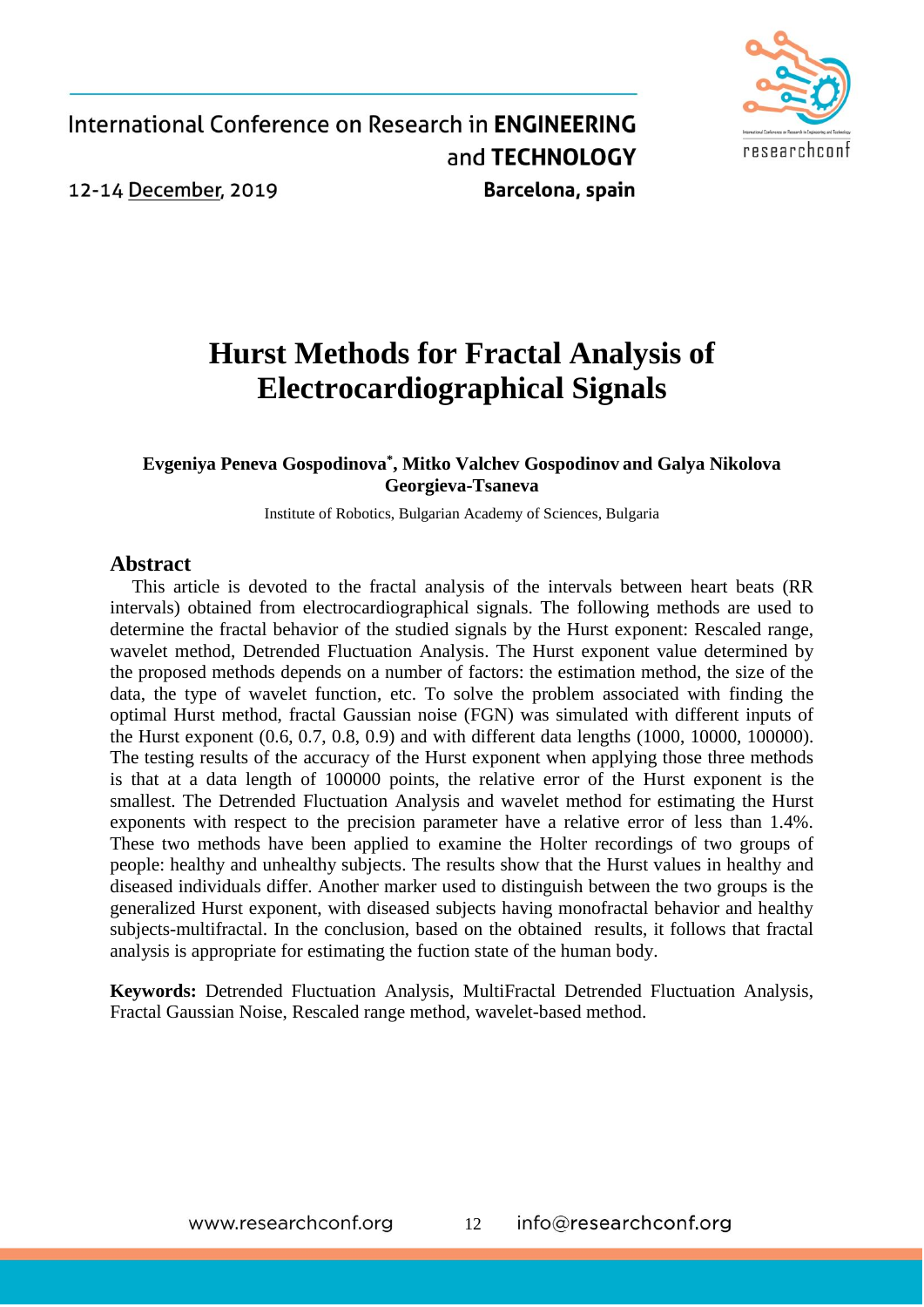

#### **1. Introduction**

A number of studies conducted in recent years show that many systems in nature generate time series with complex, fractal behavior. To study these processes, approaches based on methods for the statistical analysis of random variables and functions are most commonly used. These traditional methods of analysis define characteristics such as mathematical expectation, variance, autocorrelation functions, spectral densities, and more. Along with these methods of analysis, some less well-known methods of signal analysis, such as fractal methods (Pilgrim&Taylor, 2018), have become spread in recent years. Their distinguishing feature is that together with the global characteristics of the studied processes, they allow to reveal the peculiarities of their local structure. An important feature of fractal methods of analysis is that they are fundamental and can be applied to different types of time series, such as: packet data arrival times on the Internet (Feldmann et al., 1998), (Sheluhin et al., 2007); time series between successive heart beats (Peng at al., 1996), (Ernst, 2014); economic data (Naiman, 2009); electricity prices (Cheng&Jiao, 2019); geophysical data (Dimri, 2005), etc.

Time series with fractal behavior are characterized by the following basic properties: irregularity, self-similarity, fractal dimension. The assessment of the degree of self-similarity (fractality) plays an important role in the study of processes having fractal properties. The degree of self-similarity is determined by the Hurst exponent and is an indicator that determines the complexity of the dynamics and the correlation function of the time series. The Hurst exponent accepts values in the range 0 to 1 that show the following (Mielniczuk&Wojdyllo, 2009):

- $-H = 0.5$  means that the time series is received by random and independent (uncorrelated) increments. This is the so-called "white noise", which is characterized by maximum randomness and minimal predictability. The correlation determined by the formula:  $C = 2^{2h}$ - $<sup>1</sup>$ -1, is zero, indicating that the current state does not affect the future and lacks long-range</sup> dependence.
- At 0≤H<0.5, the time series is called "pink noise". If the time series has increased in the previous period, it is likely that it will decrease in the next period and vice versa. This behavior is anti-persistent. The closer H is to 0, the closer the correlation measure is to -  $0.5.$
- If 0.5<H<1, the time series is called "black noise" and has a long-term memory. If the value of the Hurst exponent is greater than 0.5 and if the time series increases or decreases in the previous period, it is more likely that it continues to do so in the next period. When H tends to 1, the noise becomes smaller and the order approaches a state of determination and full predictability. At  $H=1$ , the measure of correlation is  $C=1$ .

Another basic parameter characterizing fractal series is the fractal dimension, which takes fractional values (Mandelbrot, 1967). Determining the fractal dimension of a signal is important in examining their fluctuations in order to obtain information on long-term correlations and, accordingly, to predict the behavior of these series. Mandelbrot establishes a relation between the fractal dimension (D) and the Hurst exponent (H), which is:  $D = 2-H$ (Mandelbrot, 1967).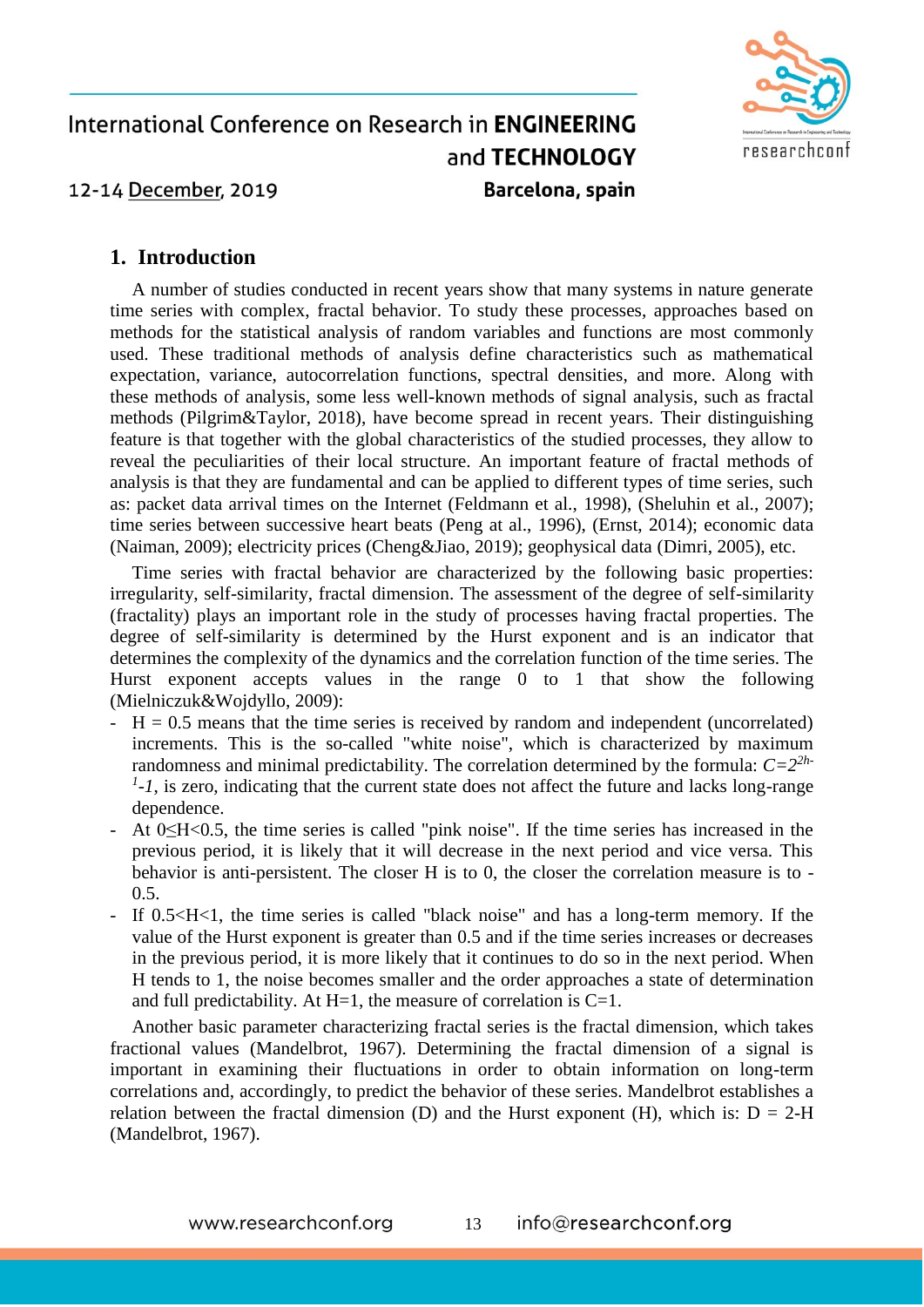

The analysis of fractal properties of time series is one of the promising areas for data analysis. Applying this type of analysis to the dynamic series of cardio intervals (distances between the R-tips of digital electrocardiograms) is an objective and non-invasive way of obtaining information about the functional state of the human body (Ernst, 2012). The analysis of the RR interval series using statistical methods is based on the assumption that the dynamic range of cardio intervals, reflecting a random process, is subject to normal (Gaussian) distribution and is stationary. The necessary conditions for stationarity are: independence of the mean and the dispersion from the time parameter, as well as dependence of the autocorrelation functions on the difference in time moments. The dynamic order of cardio intervals does not always meet the stationary requirements, even when the electrocardiogram is taken at rest. Filtering the non-stationary component of cardio intervals can result in the loss of important information related to the patient's health. In the traditional mathematical analysis there are statistical parameters such as skewness and kurtosis, which allow us to determine only the presence of non-stationarity in the studied process (Rivera et al., 2016). These parameters have low information content. More promising in the study of dynamic changes in the RR series are the nonlinear methods that take into account not only the stationary but also the non-stationary components (fractal components). Fractal analysis methods can evaluate functional and pathological changes in the human body, as well as predict changes in patients' health. These methods are considered to be informative in assessing the non-stationarity of the studied process and in determining the complexity of its dynamics (Ernst, 2014), (Golińska, 2012), (Rivera et al., 2016), (Peng et al., 1996) .

**The purpose of this article** is to make a comparative analysis of the following 3 methods: the R/S method, the wavelet method based on the Daubechies algorithm (4, 8, 10, 12, and 20 coefficients), and the Detrended Fluctuation Analysis (DFA), to evaluate the H exponents in terms of parameter accuracy. These methods will be applied to the simulated time series based on fractal Gaussian noise (FGN) of different lengths (1000, 10000,100000 data points) with preset values of the H exponents (0.6, 0.7, 0.8, 0.9). The highest accuracy methods will be applied for fractal analysis of real electrocardiological data: 24-hour holter recordings of 2 groups of people: healthy controls and patients with arrhythmia. The MultiFractal Detrended Fluctuation Analysis (MFDFA) method will be used to additionally differentiate the two study groups by determine the generalized Hurst exponent.

#### **2. Data and Methods**

#### **2.1. Data**

The article are used 2 types of data: simulated and real. The simulated data are used to determine the optimal methods to estimate the Hurst exponents with respect to the precision parameter.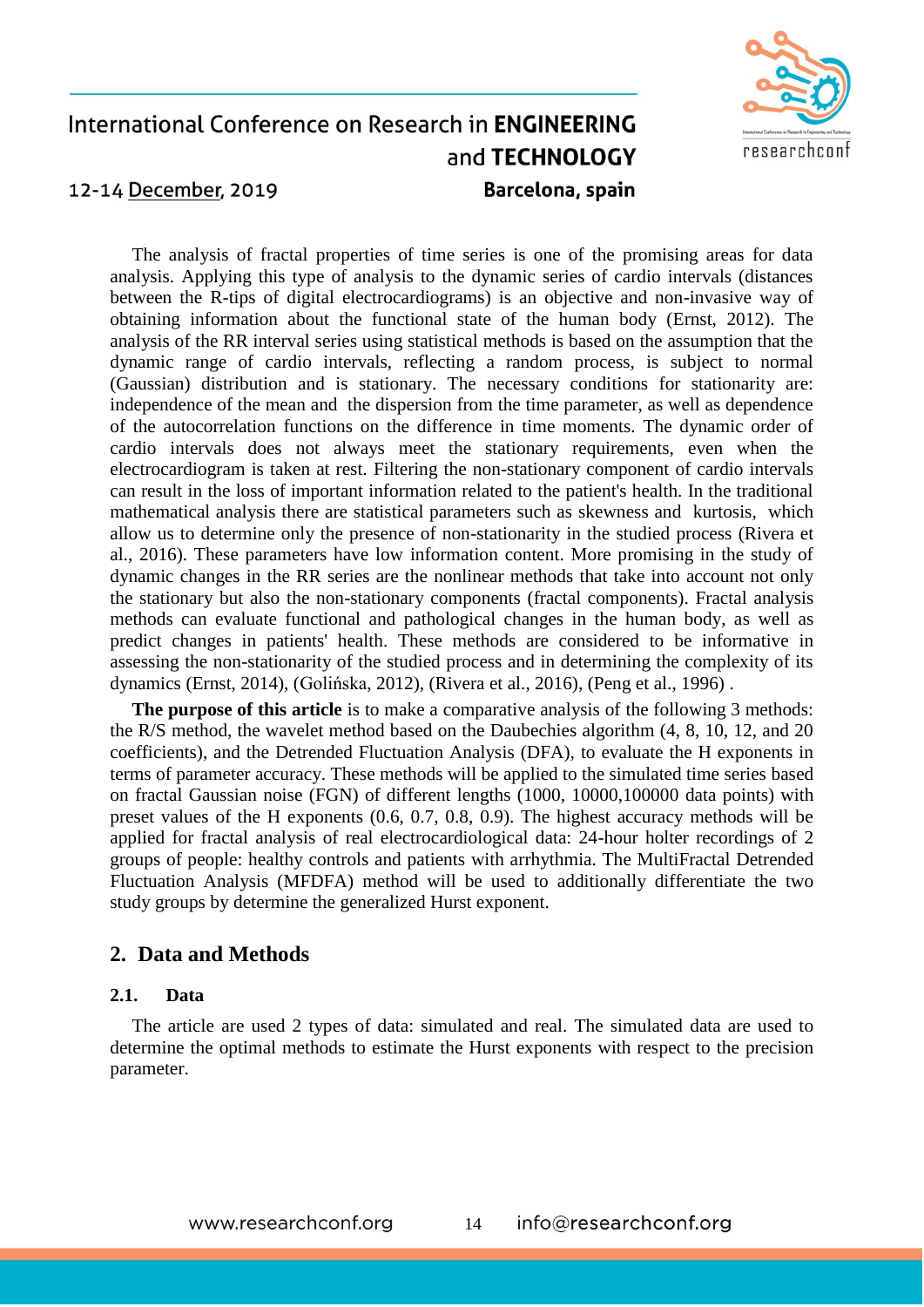

#### 12-14 December, 2019

#### **2.1.1. Simulation of fractal (self-similar) process, based on the FGN**

One of the known models of stochastic dynamics with fractal properties is FGN. In order to determine the optimal method for estimating the Hurst parameter, FGN-based fractal processes are simulated with given Hurst parameter inputs.

The article uses an algorithm proposed by Paxon and Floyd (Paxson&Floyd, 1997) to simulate FGN-based fractal processes. FGN is a process of incremental of the fractal Brownian motion:

$$
X_k = B_H(k+1) - B_H(k).
$$
 (1)

Where  $X_k$  there is a normal distribution for each value of k.

The power spectrum  $f(\lambda, H)$  of the FGN process is related to the Hurst exponent (is related to the exponent H) and is determined by the following equation (Paxson&Floyd, 1997):

$$
f(\lambda, H) = A(\lambda, H) \big[ |\lambda|^{-2H-1} + B(\lambda, H) \big] \quad 0 < H < 1 \text{ and } -\pi < \lambda < \pi \quad (2)
$$

Where:

$$
A(\lambda, H) = 2\sin(\pi H)\Gamma(2H+1)(1-\cos\lambda)
$$
\n(3)

$$
B(\lambda, H) = \sum_{j=1}^{\infty} \left[ (2\pi j + \lambda)^{-2H-1} + (2\pi j - \lambda)^{-2H-1} \right]
$$
(4)

*Г(.) -* Gamma function

The major difficulty in calculating the power spectrum of FGN is related to the calculation of the infinite sum in the expression *B (λ, H)*. The algorithm offers an accurate calculation of the first three expressions of the infinite sum and approximates the other expressions as follows:

$$
B(\lambda, H) = B_{1,3}(\lambda, H) + B_{4,\infty}(\lambda, H) \tag{5}
$$

Where:

$$
B_{I:3}(\lambda, H) = \sum_{j=1}^{3} (2\pi j + \lambda)^{-2H} + (2\pi j - \lambda)^{-2H}
$$
 (6)

$$
B_{4,\infty}(\lambda, H) \approx \frac{1}{8H\pi} \sum_{j=3}^{4} (2\pi j + \lambda)^{-2H} + (2\pi j - \lambda)^{-2H}
$$
 (7)

The basic steps of the algorithm are the following:

Step 1: A sequence of values  $\{f_1, f_2, \ldots, f_{n/2}\}$  is created where  $f_j = f(\frac{2\pi ij}{n}, H)$  $f_i = \int f(\frac{2\pi i}{\lambda})$ *^ j*  $= f(\frac{2\pi}{m}, H)$  corresponds to the power spectrum of FGN for frequencies from  $2\pi/n$  to  $\pi$ .

Step 2: Noise spectrum is created by multiplying each value of the generated sequence *{fi}* by an exponentially distributed random variable with an average of one.

Step 3: The spectrum of complex numbers  $\{z_1, z_2, \ldots, z_{n/2} \}$  is created with module *i ^*  $|z_i| = \sqrt{f}$ , and argument uniformly distributed in the interval  $(0, 2\pi)$ . Using a random

argument makes the generated sequence normally distributed, which is a requirement for FGN.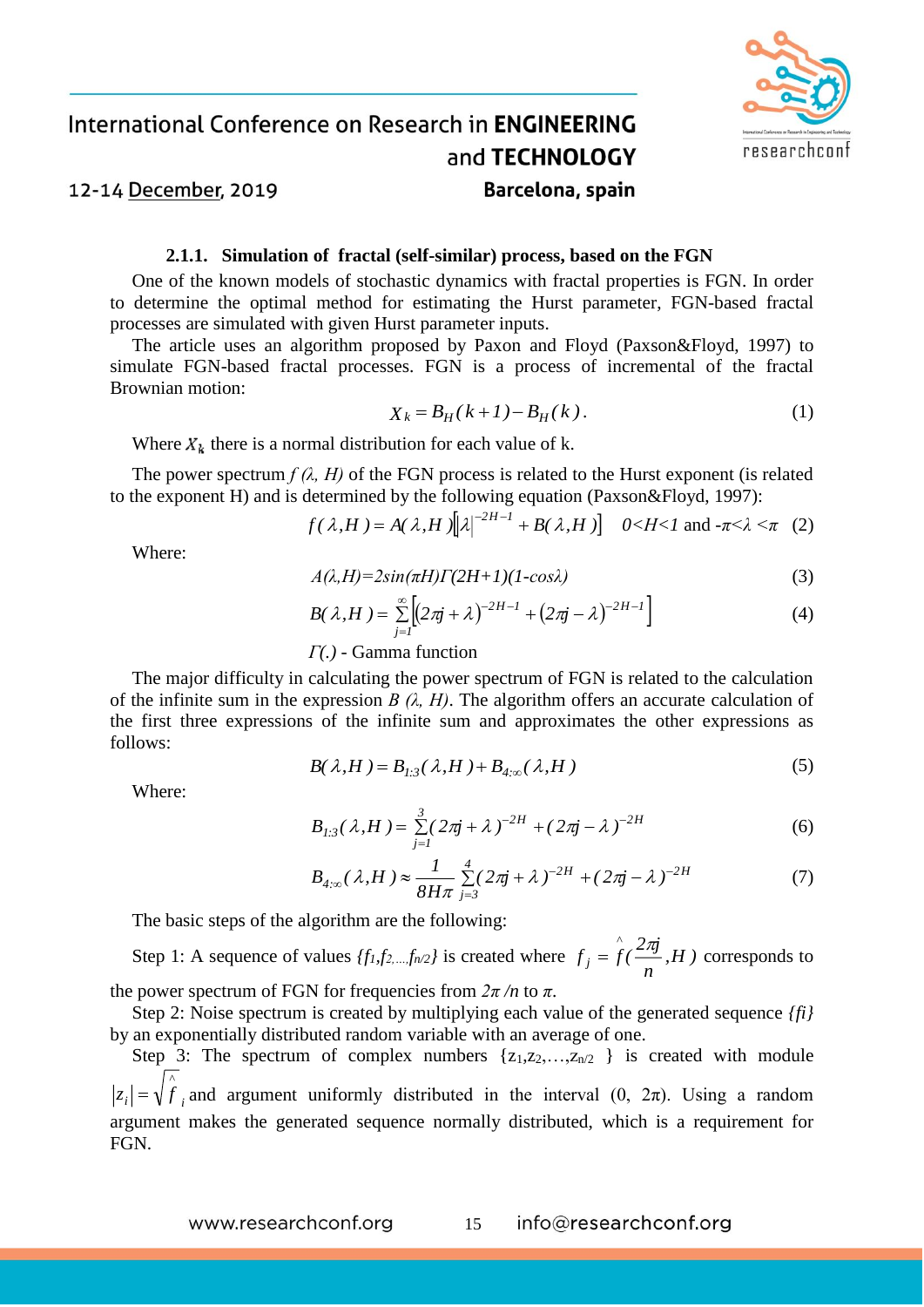

#### 12-14 December, 2019

Step 4: The sequence  $\{z_0^1, z_1^1, ..., z_{n-1}^1\}$  is created, which an extended version is of  $\{z_1, z_2, \ldots, z_{n/2}\}\$  under the following conditions:

$$
z_j^I = \begin{cases} 0 & \text{if } j = 0; \\ z_j & \text{if } 0 < j \le n/2; \\ \frac{z}{z_{n-j}} & \text{if } n/2 < j < n. \end{cases}
$$
 (8)

Step 5: In order to represent the generated sequence from frequency in the time domain, the inverse Fourier transform is used.

#### **2.1.2. Real cardiological data**

The real cardiological data are 24-hour Holter records (RR intervals) that consist of approximately 100 000 RR intervals. The RR interval series of two groups of people were studied: 25 healthy controls and 25 unhealthy subjects (patients with arrhythmia). The cardiological data were obtained from a cardiology hospital in connection with the implementation of the project "Investigation of the application of new mathematical methods for the analysis of cardiac data", funded by the National Science Fund of Bulgaria.

#### **2.2. Hurst methods**

The following methods for fractal analysis are used in this work: R/S method, waveletbased method, DFA method and MFDFA method. The MFDFA method is applied only to investigate whether RR time series have mono- or multi-fractal behavior by determining the generalized Hurst exponent.

#### **2.2.1. R/S method**

One of the popular methods for time series analysis based on the calculation of the Hurst exponent is the Rescaled Range Analysis (R/S) method. The algorithm of the method is as follows (Sheluhin et al., 2007):

- 1. The time series is divided into *d* sub-series of length *n*. For each sub-series *m=1,...,d* are calculated:
- The range  $R(m)$ , which is defined as the difference between the maximum and minimum value of the sum of the deviation  $W_i$  from the arithmetic mean of the data for an area of  $n$ .

$$
R(m) = max(0, W_1, W_2, ..., W_n) - min(0, W_1, W_2, ..., W_n)
$$
\n(9)

where  $W_j = (X_1 + X_2 + ... + X_j) - j \overline{X(n)}$  *j*=1,2,...,n.

- **2** Standard deviation:  $S(m) = \sqrt{E(X_j \mu)^2}$ , where  $\mu$  is the average value of  $X_i, X_2, ..., X_j$ .
- Rescale the range *R(m)/S(m)*.
- The mean value  $(R/S)<sub>n</sub>$  of the rescaled range for all sub-series of length *n*. Therefore, the statistics is defined as: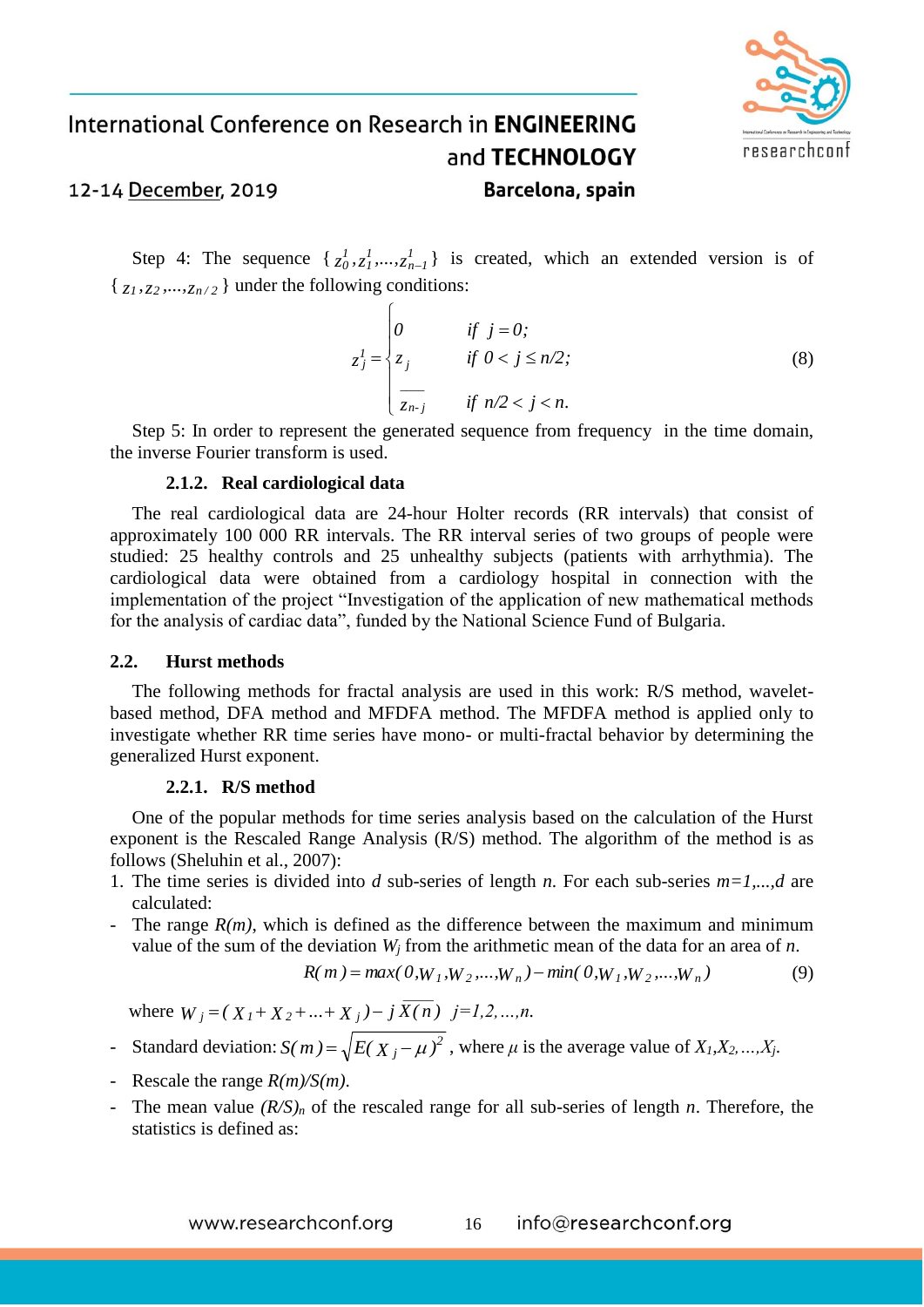

#### 12-14 December, 2019

$$
\left(\frac{R}{S}\right)_n = \left[\frac{1}{d} \sum_{m=1}^d \frac{R(m)}{S(m)}\right] \approx c_n^H \tag{10}
$$

where *c* is a constant.

2. The log-log diagram dependence of *(R/S)<sup>n</sup>* on *n* represents a line approximated by the least square method. The exponent H is the slope of the regression line which represents the

dependence *n S*  $log(\frac{R}{a})$ J  $\left(\frac{R}{a}\right)$  $\setminus$  $\left(\frac{R}{a}\right)$  on  $log(n)$ .

The R/S method is restricted to stationary processes, such as FGN.

#### **2.2.2. DFA method**

The DFA method (Peng et al., 1994), is suitable for estimating the H parameter for fractal time series. Fractal series are characterized by the property of scale invariance, that is, they appear to be approximately the same at different scales (Peng et al., 1995). By this method, the cumulative series is constructed for the initial time series x (t):  $y(t) = \sum_{n=1}^{n} x(t)$ . This series *i 1* is decomposed into *N* segments of length *s*. The fluctuation function is calculated for each segment:

$$
F^{2}(s) = \frac{1}{s} \sum_{t=1}^{s} (y(t) - Y_{m}(t))^{2}
$$
 (11)

Where  $Y_m(t)$  – local m-polynomial trend for a given segment.

The function  $F(s)$  is averaged over the entire time series  $y(t)$ . Such calculations are repeated for different segments sizes in order to obtain the dependency *F(s)* in a wide range for the parameter *s*. For processes with fractal properties with increasing the value of parameter *s*, the function  $F(s)$  also increases. If the dependence of  $log F(s)$  on  $log(s)$  is linear, this indicates the presence of the property the scale invariance, i.e. the condition is fulfilled:

$$
F(s) \sim s^{\alpha} \tag{12}
$$

When  $\alpha \leq 1$ , the value of alpha  $(\alpha)$  is the value of the Hurst exponent.

#### **2.2.3. Generalized Hurst exponent**

For quantitative description of fractal series, only one Hurst exponent value (or fractal dimension), which characterizes the invariance of the degree of fractality (self-similarity) as the time scale changes, is sufficient. At the same time, there are time series that are nonhomogeneous, and for their complete description, not only one value of the Hurst exponent is sufficient, but a spectrum of Hurst values. The MFDFA method (Kantelhardt et al., 2004), (Biswas et al., 2012) may be used to study such time series. This method determines the dependence of the fluctuation function *Fq (s)* on the parameter *q*:

$$
F_q(s) = \left\{ \frac{1}{N} \sum_{i=1}^{N} \left[ F^2(s) \right]^{\frac{q}{2}} \right\}^{\frac{1}{q}}
$$
(13)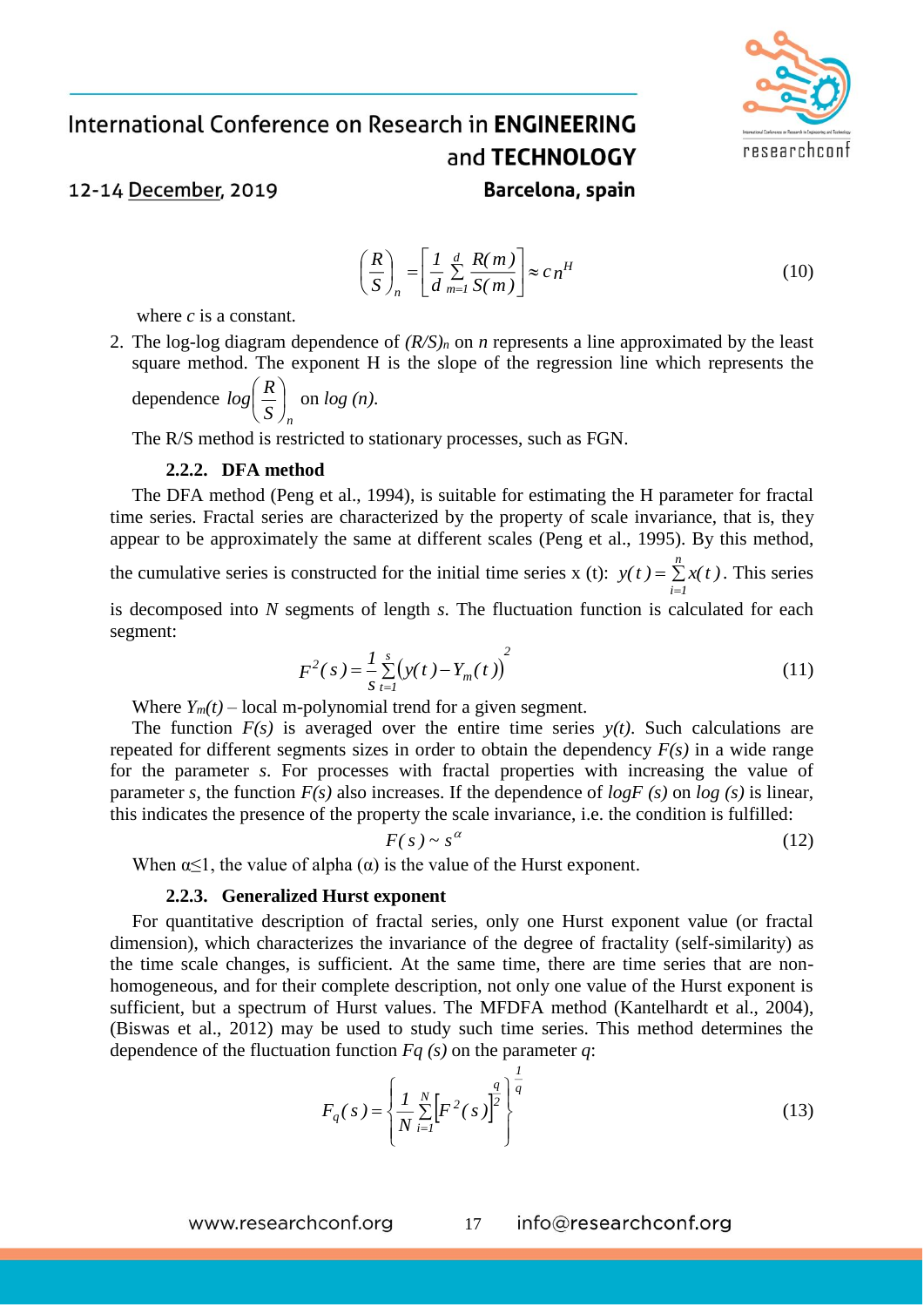

Changing the time scale s at a fixed value of *q* is found the fluctuation function *Fq(s)*. If the investigated time series has multifractal behavior, then the fluctuation function  $F_q(s)$  has the following form:

$$
F_q(s) \sim s^{h(q)} \tag{14}
$$

Where *h(q)* is called the generalized Hurst exponent. It follows from Eq.11 and Eq.13 that for  $q = 2$ , this indicator reduces to a simple value of Hurst exponent.

Multifractals are heterogeneous fractal processes, for the complete description of which a spectrum of Hurst exponents (fractal dimensions) are required, while ordinary fractal processes (monofractals) are described with only one value of the Hurst exponent.

#### **2.2.4. Wavelet-based method**

An effective tool for the study of non-stationary time series is wavelet analysis, which allows to determine the structural components of the order (Kirichenko et al., 2011). In particular, methods based on discrete wave transformations allow one to estimate the degree of self-similarity by determining the Hurst exponents of the non-stationary time series ((Sheluhin et al., 2007).

The stochastic process  $X(t)$  with the Hurst exponent  $(H)$  is self-similar if the process  $a^T$  $H_X(at)$  is described with the same distribution as *X (t): Law {X (t)}=Law{a<sup>-H</sup>X(at)}*, for each *a>o* and *t>0*. In this case, the method of estimating the degree of self-similarity is based on the properties of the detailed wavelet coefficients obtained as a result of the decomposition of the study signal. If the random process  $X(t)$  is self-similar, then the detailed coefficients at each decomposition level also possess the self-similarity property and the condition is fulfilled:

$$
Law\{det(j,k)\} = Law\{2^{j(H+1/2)}det(0,k)\}\tag{15}
$$

where:

- $\cdot$  *det(j,k)* k<sup>th</sup> detail coefficient at decomposition level *j, k*=*1,2,...N<sub>j</sub>*;
- $N_f$  the number of wavelet coefficients at the decomposition level j;
- *Н* –Hurst exponent.

The algorithm for determining the Hurst exponents by the wavelet-based method is as follows:

1. A discrete wavelet transformation is performed according to the studied process using a wavelet algorithm and the values of  $E_i$  are determined by the following formula:

$$
E_j = \frac{1}{N_j} \sum_{k=1}^{N_j} det^2(j,k)
$$
 (16)

- 2. The graphical dependence of  $log_2(E_i)$  on *j* is constructed. If the relationship between the two variables is linear, then the process under study is self-similar.
- 3. The slope of the straight line *β* is determined by the least squares method. The slope *β* has a value between *0* and *1*.
- 4. The Hurst exponent is defined by the formula: *H=1/2(1+ β)*.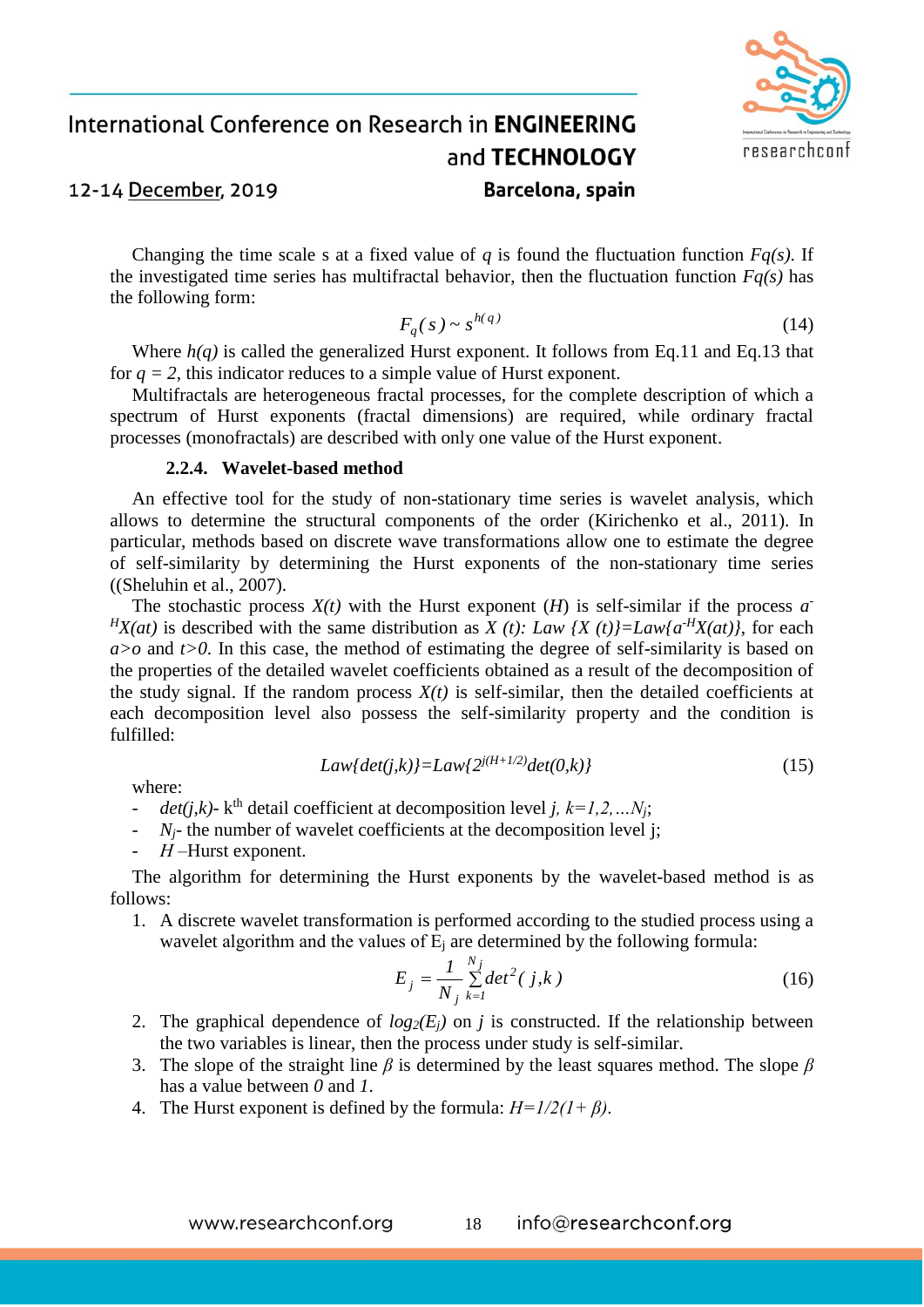

The choice of wavelet algorithm is an important issue related to the implementation of a discrete wave transformation. In this work, the Daubeshies algorithm with 4, 8, 10, 12 and 20 wavelet coefficients is used.

#### **3. Results and Discussion**

The all results in this article were obtained on Matlab.

#### **3.1. FGN simulation**

FGNs are used to simulate fractal series with the following input values:

- $-$  H = 0.6, 0.7, 0.8 and 0.9;
- Simulated sequence length: 1 000, 10 000 and 100 000 data points.

Fig. 1 shows the graphs of simulated FGN time series by applying the above algorithm at 2 Hurst exponent values:  $H = 0.6$  and  $H = 0.9$  with the duration of the simulated processes: 1000 data points.



*Source: (Authors)*

#### **3.2. Comparative analysis of Hurst methods**

Based on the simulated fractal series, a comparative analysis of the following three Hurst exponent estimation methods is made: R/S, DFA, and a wavelet method with the Daubeshies wavelets of order 4, 8, 10, 12 and 20. These methods are applied to simulated time series (FGNs) of different lengths (1000, 10 000 and 100 000 data points) and with preset Hurst exponent values (H = 0.6; H = 0.7; H = 0.8; H = 0.9). The analysis is made with respect to the precision parameter by determining the relative error of the Hurst exponent with the following formula: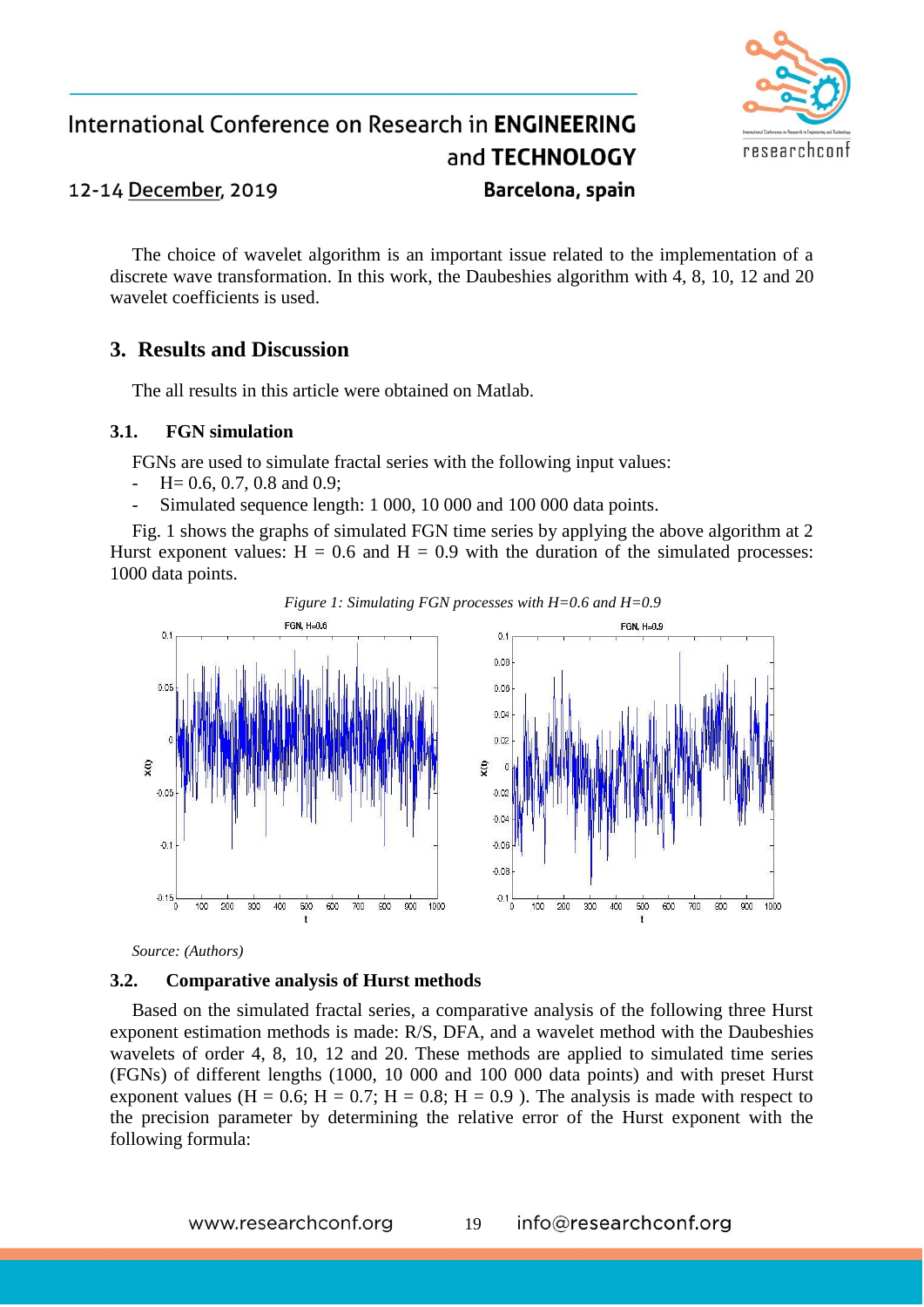

12-14 December, 2019

#### *Relative error*  $[%] = \frac{12}{11} * 100\%$ *H H H ^*<br>'! — (17)

Where:  $H$  is the input value of the Hurst parameter, and  $H$  is the determined value by the statistical methods.

The results are shown in Table1 as mean± td, where mean is the Hurst average of 10 simulated FGN time series, std is the standard deviation and the relative error(%) of the Hurst parameter determined by Eq.17.

From the comparative analysis of the 3 methods, it follows:

- As the length of the simulated process increases, the relative error of the Hurst parameter decreases in all three methods tested, being the smallest at a time series length of 100 000 data points;
- The relative error is less than 1.4% for the DFA method and less than 1.1% for the wavelet-based method with the Daubeshies wavelets of order 10 for a simulated process length of 100 000 data points for the four Hurst parameter values tested.

Based on this comparison in the present work are selected the DFA method and the wavelet-based method for the analysis of real cardiac data for the following reasons:

- These are methods with a small relative error in determining the Hurst exponent.
- These two methods are suitable for the study of both stationary and non-stationary time series, such as cardiac RR time series, while the R/S method is suitable for the study only of stationary time series.

| <b>Method</b> | <b>Estimated Hurst</b>                | <b>Theoretical Hurst exponent</b> |                   |                   |                   |  |
|---------------|---------------------------------------|-----------------------------------|-------------------|-------------------|-------------------|--|
|               | exponent                              | $H=0.6$                           | $H=0.7$           | $H=0.8$           | $H=0.9$           |  |
|               | time series of 1000 points            |                                   |                   |                   |                   |  |
| R/S method    | $mean \pm std$                        | $0.646 \pm 0.075$                 | $0.722 \pm 0.071$ | $0.828 \pm 0.073$ | $0.846 \pm 0.075$ |  |
|               | relative error %                      | 7.67 %                            | 3.11 %            | 3.48 %            | $-6.05%$          |  |
|               | time series of 10 000 points          |                                   |                   |                   |                   |  |
|               | $mean \pm std$                        | $0.620 \pm 0.061$                 | $0.718 \pm 0.062$ | $0.782 \pm 0.059$ | $0.861 \pm 0.069$ |  |
|               | relative error %                      | 3.37 %                            | 2.57 %            | $-2.25%$          | $-4.41%$          |  |
|               | time series of 100 000 points         |                                   |                   |                   |                   |  |
|               | $mean \pm std$                        | $0.622 \pm 0.058$                 | $0.714 \pm 0.051$ | $0.819 \pm 0.053$ | $0.877 \pm 0.050$ |  |
|               | relative error %                      | 3.33 %                            | 2.0 %             | 2.37 %            | $-2.56%$          |  |
|               | time series of 1 000 points           |                                   |                   |                   |                   |  |
|               | $mean \pm std$                        | $0.626 \pm 0.040$                 | $0.716 \pm 0.039$ | $0.822 \pm 0.038$ | $0.916 \pm 0.030$ |  |
|               | relative error %                      | 4.37 %                            | 2.319 %           | 2.71 %            | 1.81 %            |  |
|               | time series of 10 000 points          |                                   |                   |                   |                   |  |
| DFA method    | $mean + std$                          | $0.614 \pm 0.037$                 | $0.71 \pm 0.035$  | $0.81 \pm 0.032$  | $0.908 \pm 0.033$ |  |
|               | relative error %                      | 2.41 %                            | 1.40 %            | 0.80%             | 0.88 %            |  |
|               | time series of 100 000 points         |                                   |                   |                   |                   |  |
|               | $mean + std$                          | $0.608 \pm 0.026$                 | $0.707 \pm 0.021$ | $0.807 \pm 0.019$ | $0.907 \pm 0.017$ |  |
|               | relative error %                      | 1.33 %                            | $1.02\%$          | $0.88 \%$         | $0.77\%$          |  |
| ave<br>⋗      | time series of 100 000 points and db4 |                                   |                   |                   |                   |  |
|               | mean±std                              | $0.630 \pm 0.033$                 | $0.714 \pm 0.024$ | $0.819 \pm 0.027$ | $0.912 \pm 0.022$ |  |

*Table 1: Comparative analysis of the investigated methods for estimating the Hurst exponent*

www.researchconf.org

info@researchconf.org 20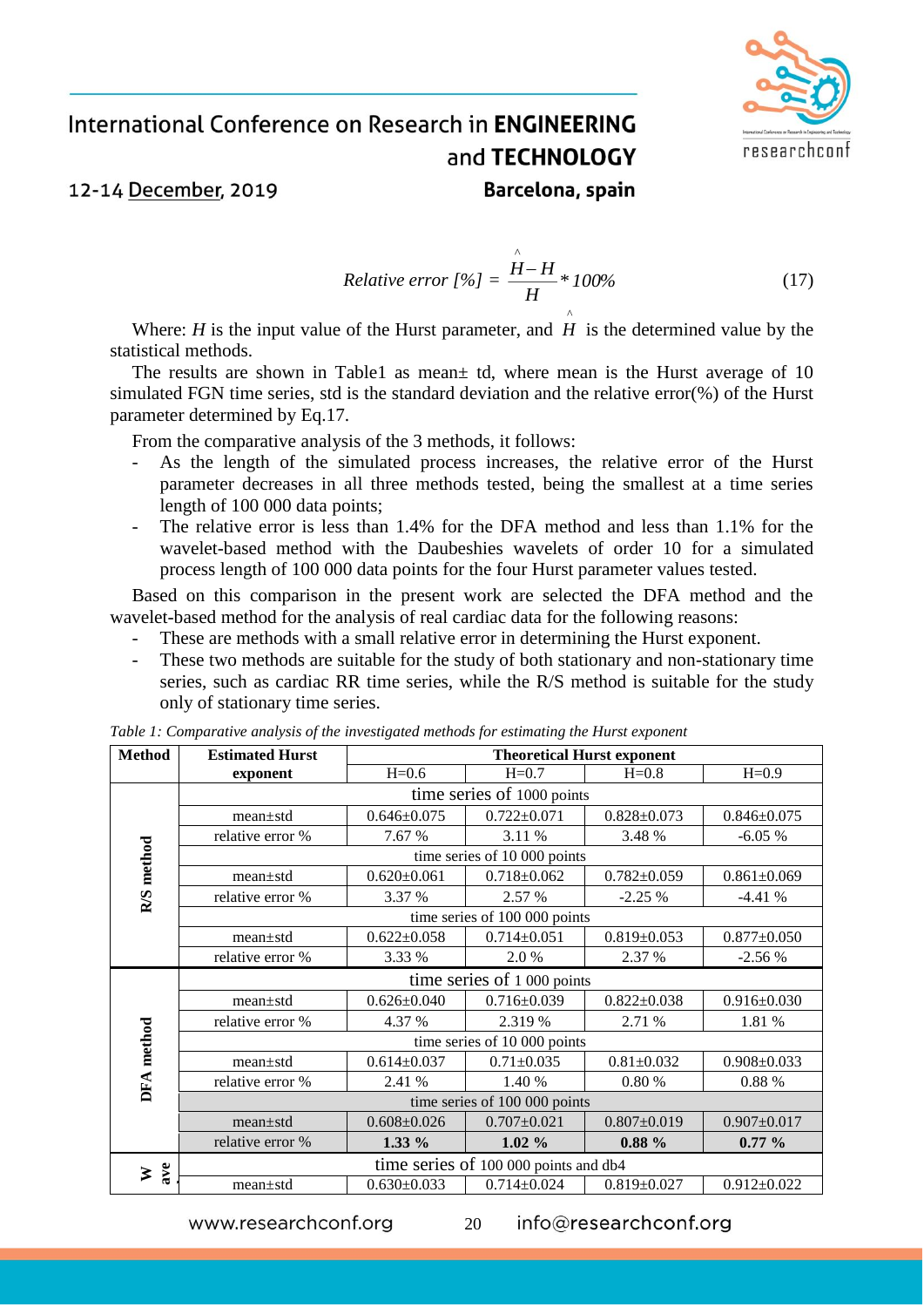

# International Conference on Research in **ENGINEERING** and TECHNOLOGY

### 12-14 December, 2019

#### Barcelona, spain

| relative error %                       | 5.05 %                                 | 1.94 %                                 | 2.38 %            | 1.33 %            |  |
|----------------------------------------|----------------------------------------|----------------------------------------|-------------------|-------------------|--|
|                                        |                                        | time series of 100 000 points and db8  |                   |                   |  |
| $mean \pm std$                         | $0.591 \pm 0.012$                      | $0.674 \pm 0.019$                      | $0.776 \pm 0.018$ | $0.871 \pm 0.020$ |  |
| relative error %                       | $-1.59%$                               | $-3.64%$                               | $-2.97\%$         | $-3.26%$          |  |
| time series of 100 000 points and db10 |                                        |                                        |                   |                   |  |
| $mean \pm std$                         | $0.606 \pm 0.009$                      | $0.697 \pm 0.004$                      | $0.791 \pm 0.008$ | $0.896 \pm 0.007$ |  |
| relative error %                       | $1.08 \%$                              | $-0.43\%$                              | $-1.13\%$         | $-0.49\%$         |  |
|                                        | time series of 100 000 points and db12 |                                        |                   |                   |  |
| $mean \pm std$                         | $0.619 \pm 0.025$                      | $0.689 \pm 0.029$                      | $0.787 \pm 0.019$ | $0.870 \pm 0.016$ |  |
| relative error %                       | 3.15 %                                 | $-1.57\%$                              | $-1.62\%$         | $-1.52\%$         |  |
|                                        |                                        | time series of 100 000 points and db20 |                   |                   |  |
| $mean \pm std$                         | $0.583 \pm 0.023$                      | $0.682 \pm 0.018$                      | $0.779 \pm 0.017$ | $0.879 \pm 0.016$ |  |
| relative error %                       | $-2.90%$                               | $-2.50%$                               | $-2.58%$          | $-2.33\%$         |  |

#### **3.3. Analysis of electrocardiological data**

The following two types of analysis are performed to study real RR time series for healthy subjects and unhealthy subjects (patients with arrhythmia) obtained from 24-hour Holter recordings:

- 1. Fractal analysis of the RR time series, by determining the Hurst exponents with the methods: DFA and wavelet-based Hurst estimator with the Daubeshies wavelets of db10.
- 2. Study of the analyzed groups, whether they have monofractal or multifractal properties, by determining the generalized Hurst exponents using the MFDFA method.

#### **3.3.1. Fractal analysis**

In Fig. 2 and Fig. 3 are showed the graphs of the RR time intervals studied for a healthy subject and unhealthy subject using the DFA and wavelet-based Hurst methods. The Hurst parameter is equal to the alpha parameter value determined by the DFA method. In Table 2 are showed the Hurst parameter values for the two types of signals tested using these methods. Both methods produce identical results, such as for unhealthy subjects, the value of this parameter is lower than that of the healthy controls. The determined values of the Hurst parameter with both methods are statistically significant, since the p-value is less than 0.0001. Therefore, these two methods can distinguish healthy from unhealthy subjects.

| <b>Method</b> | Group1 $(n=25)$ | Group 2 $(n=25)$ | p-value  |
|---------------|-----------------|------------------|----------|
|               | $mean \pm std$  | $mean \pm std$   |          |
| <b>DFA</b>    | $0.97 + 0.07$   | $0.71 \pm 0.05$  | < 0.0001 |
| Wavelet-based | $0.91 \pm 0.03$ | $0.68 \pm 0.04$  | < 0.0001 |

*Table 2: Hurst methods for analysis of healthy subjects (Group1) and unhealthy subjects (Group 2)*

*Figure 2: DFA analysis of the RR time series*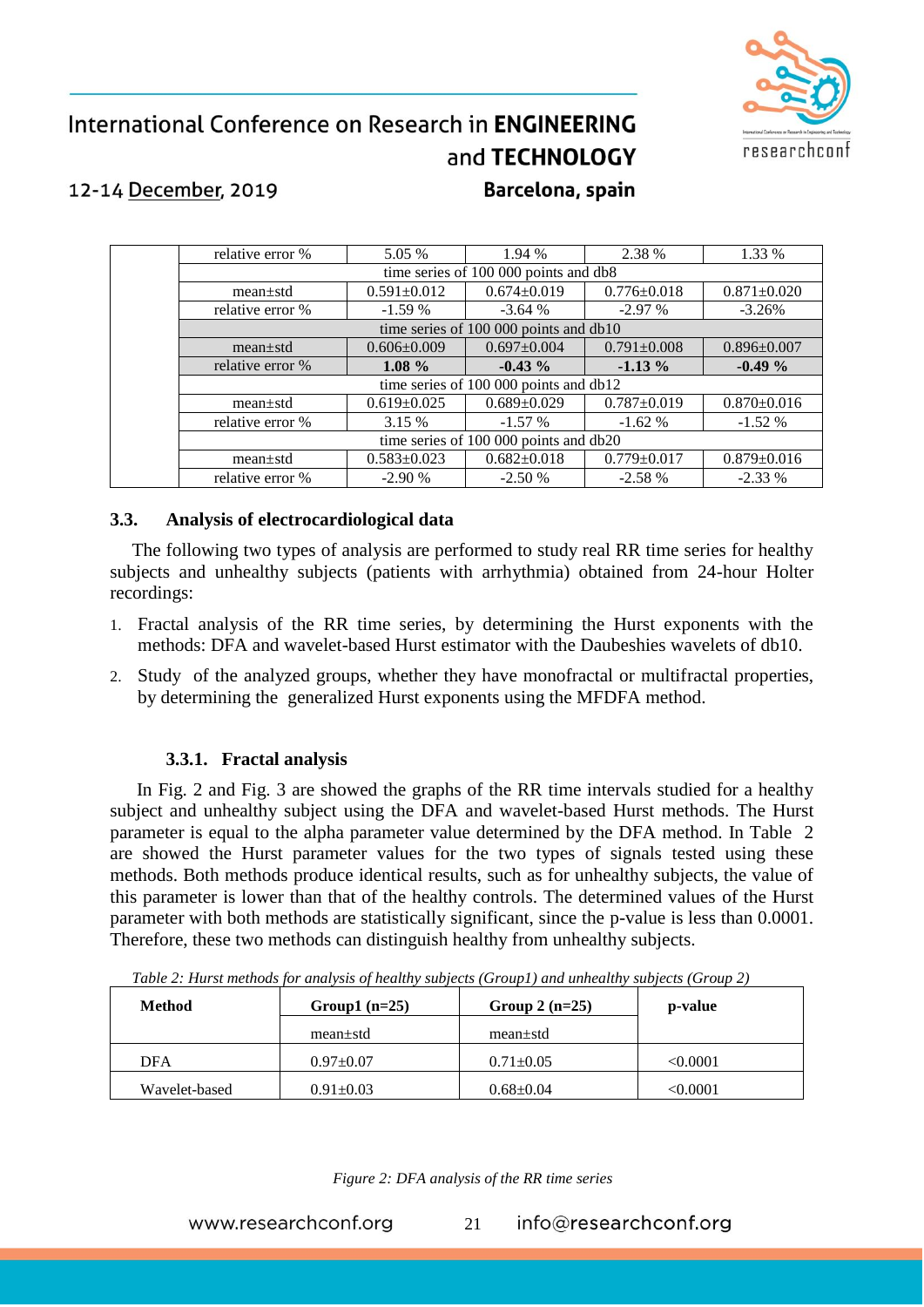

# International Conference on Research in ENGINEERING and TECHNOLOGY

### 12-14 December, 2019

Barcelona, spain



*Source: (Authors)*

*Figure 3: Wavelet-based Hurst estimator for analysis of the RR time series*



*Source: (Authors)*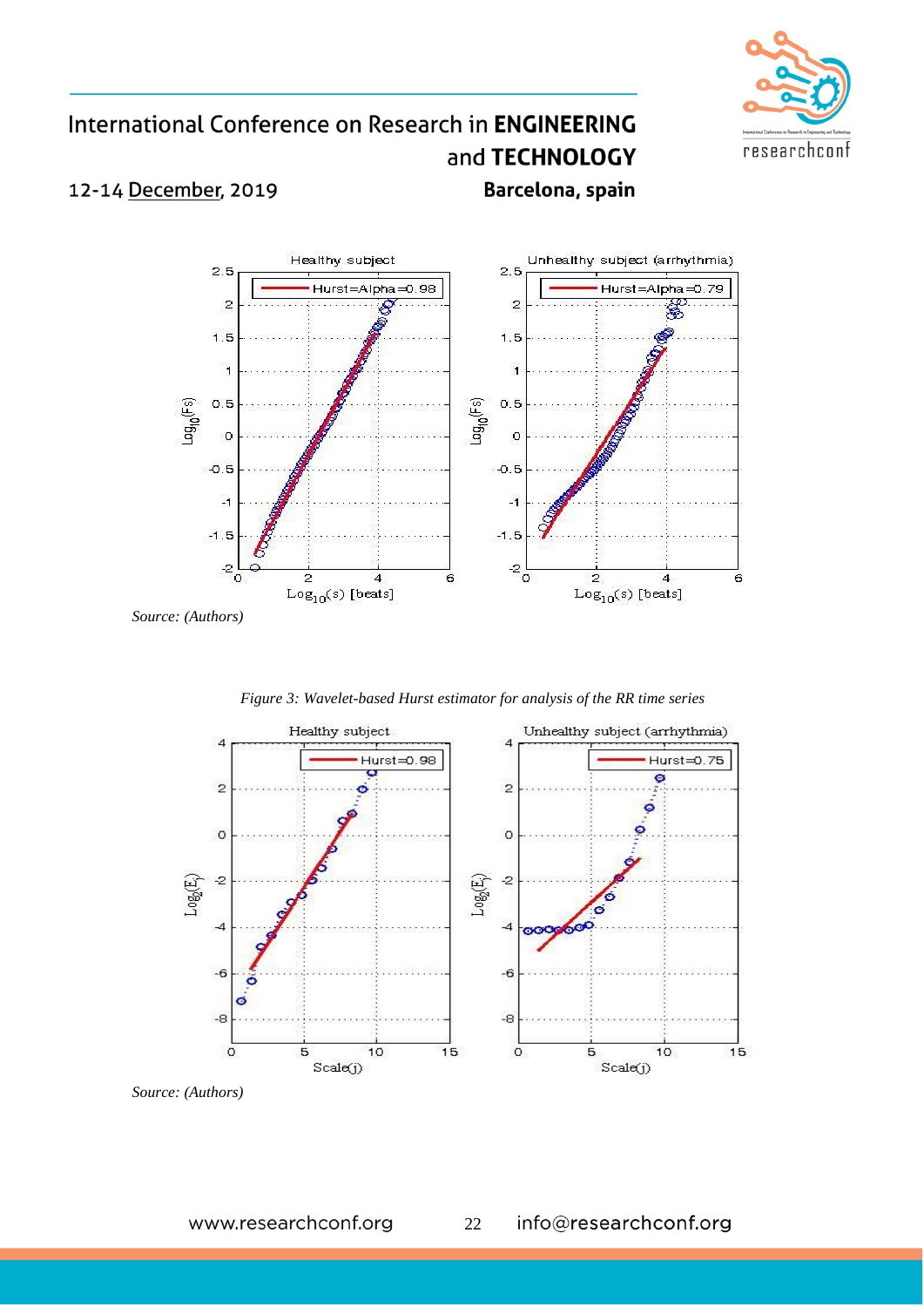

#### **3.3.2. Multifractal analysis using generalized Hurst exponents**

The multifractal concept provides additional information to the fractal analysis of complex stochastic processes, such as actual cardiac data. The multifractal analysis applied to the RR time series is done by determining the generalized Hurst exponents using the MFDFA method.

Fig. 4 show how the Hurst exponents change depending on the *q* parameter for healthy subject and unhealthy subject (with arrhythmia).



*Figure 4: Generalized Hurst exponent vs. q for the RR time series*

*Source: (Authors)*

The behavior of a healthy subject is multifractal because the Hurst exponent value changes significantly (from 1.32 to 0.78) with the change of the *q* parameter. The Hurst value for the unhealthy subject is almost constant when  $q$  changes, indicating that this signal has monofractal behavior. The behavior of the two types of signals studied is different and can be used to distinguish them.

#### **Conclusion**

In this study are showed the numerical results of the comparative analysis of three different methods of estimating the Hurst exponent: R/S method, DFA method and waveletbased method. These methods are applied to simulated time series based on FGN of different lengths. It follows from the analysis that the three methods are highly dependent on the length of the time series, with the relative error of the Hurst parameter as well as their standard deviations decreasing as their length increases. The time series with length of 100 000 data points, the relative error at the DFA is less than 1.4%, and at the wavelet-based estimator with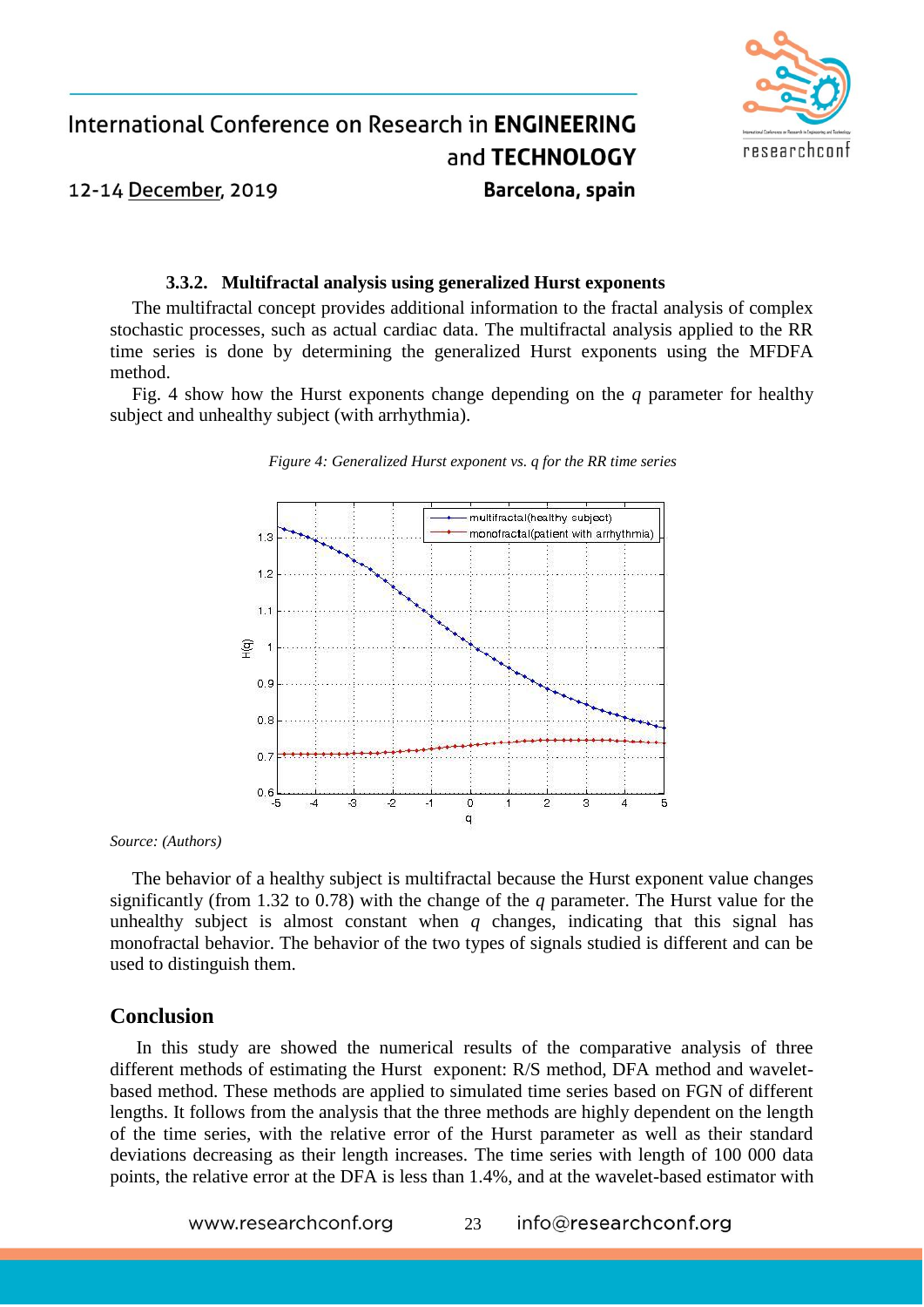

the Daubeshies wavelets of order 10, the error is less than 1.1%. These two methods, due to their small relative error, are suitable for examining real 24-hour Holter records containing about 100 000 RR time intervals.

Summarizing the results of the fractal analysis of electrocardiological data, it follows that this type of analysis is a useful tool for obtaining additional information about the health status of the subjects studied. In the study of healthy subjects and patients with arrhythmia, the measured Hurst parameter values support the usefulness of this type of analysis to distinguish healthy from unhealthy individuals. In addition to the fractal analysis of the RR time series of healthy controls and patients with arrhythmias, generalized Hurst exponents were analyzed by applying the MFDFA method. The results show that healthy controls have multifractal behavior and patients with arrhythmia-monofractal. The monofractal behavior as determined by of the generalized Hurst exponent in patients with arrhythmia reveals a loss of complexity (ie, less nonlinearity) of the RR time series, which confirms the hypothesis of a disease state.

#### **Acknowledgment**

This paper is an output of the science project "Investigation of the application of new mathematical methods for the analysis of cardiac data" № КP-06-N22/5, date 07.12.2018, funded by the National Science Fund of Bulgaria (BNSF).

#### **References**

[1] Biswas, A., Zeleke, T.B. and Si, B.C. (2012). Multifractal detrended fluctuation analysis in examining scaling properties of the spatial patterns of soil water storage. *Nonlinear Processes in Geophysics*, vol.19, pp. 227-238.

[2] Cheng, Q., Jiao, J.P. (2019). Fractal features of fractional Brownian motion and their application in economics. *International Journal of Heat and Technology*, vol. 37, No. 3, pp. 863-868.<https://doi.org/10.18280/ijht.370324>

[3] Dimri V. (2005). Fractals in Geophysics and Seismology: An Introduction, ed. Dimri V.P. *Fractal Behaviour of the Earth System*. Berlin, Heidelberg: Springer, pp. 1-22.

[4] Ernst, G. (2014). *Heart Rate Variability*. London: Springer-Verlag.

[5] Feldmann, A., Gilbert, A.C., Willinger, W. (1998). Data networks as cascades: investigating the multifractal nature of Internet WAN traffic. *Proceedings of the ACM SIGCOMM '98 conference on Applications, technologies, architectures, and protocols for computer communication*, p.42-55.

[6] Golińska, A.K. (2012). Detrended Fluctuation Analysis (DFA) in Biomedical Signal Processing: Selected Examples. *Studies in Logic, Grammar and Rhetoric*, vol. 29(42), pp. 107-115.

[7] Kantelhardt, J.W., Zschiegner, S.A., Koscielny-Bunde, E., Havlin, S., Bunde, A., Stanley, H.E. (2002). Multifractal detrended fluctuation analysis of nonstationary time series. *Physica A: Statistical Mechanics and its Applications*, vol.316(1-4), pp. 87-114.

> www.researchconf.org info@researchconf.org 24